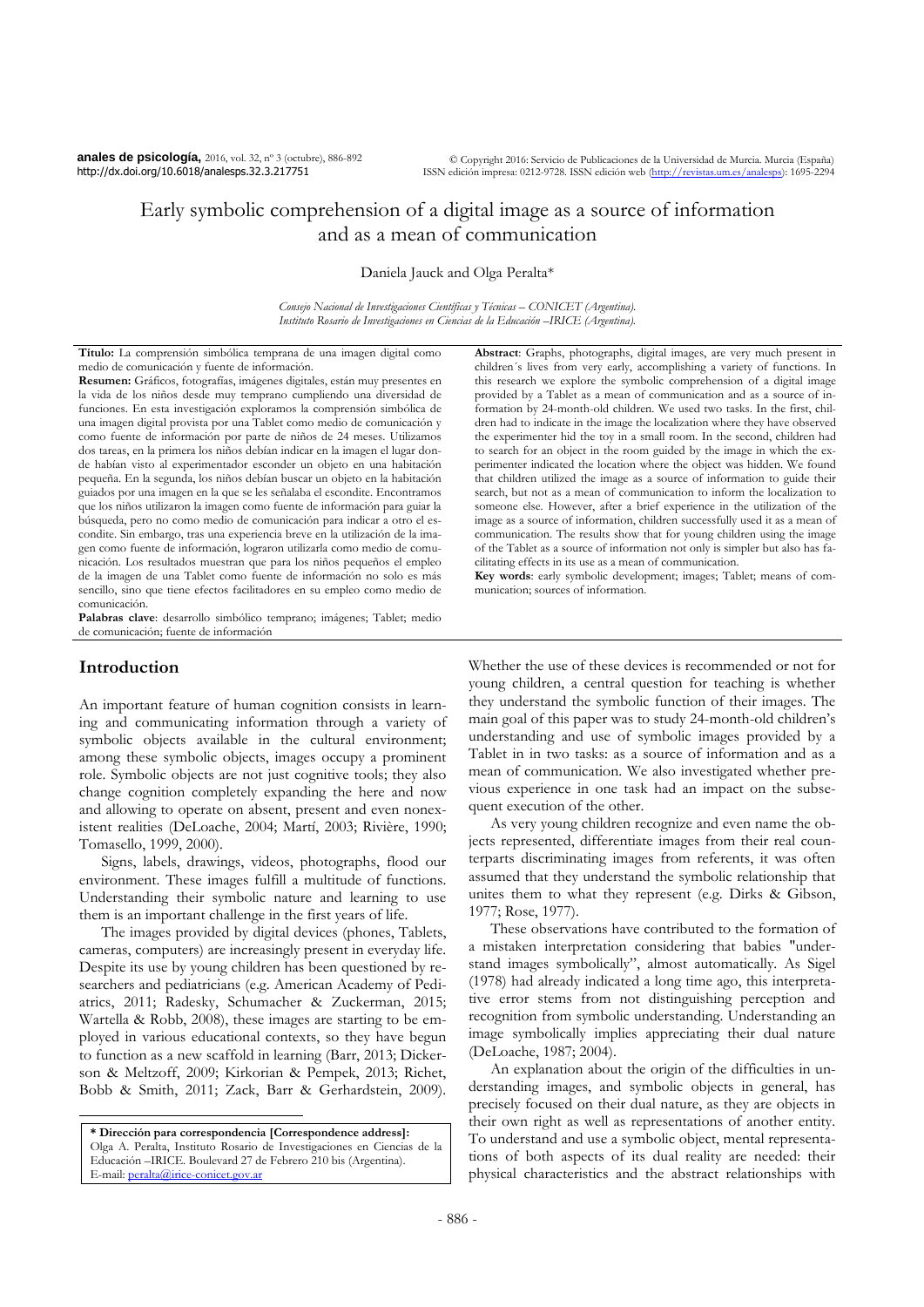what they depict. Young children do not show this cognitive flexibility, they see the symbol as a concrete and attractive object in itself, which prevents from seeing through it to its referent (Ittelson, 1996).

Some studies (DeLoache & Marzolf, 1992; DeLoache, 1991 Uttal, O'Doherty, Newland, Hand & DeLoache, 2009) revealed that three-dimensional symbolic objects, such as replicas or scale models, are harder to be taken as symbols than images. One possible explanation is that as threedimensional objects are more attractive for children, they tend to focus on the concrete object itself which interferes with the access to its referent (DeLoache, 1991).

Although images also have concrete and material features, they are much less salient as objects than threedimensional objects. This reduced saliency favors paying more attention to their representational nature than to their physical features. It is likely, too, that two-dimensional objects trigger to a lesser extent sensorimotor schemes linked to manipulation, so, they are more likely to be treated as objects of contemplation and reflection than of action (Gelman, Chesnik & Waxman, 2005; Gelman, Waxman & Kleinberg, 2008; Striano, Tomassello & Rochat, 2001). Therefore, the construction of a double symbolic representation of three-dimensional objects is difficult because children must inhibit sensory-motor schemes that are activated whenever a manipulative object enters the space (Tomasello, 2000). In this regard, it has even been shown that if the child is allowed to manipulate a symbolic object, its symbolic accessibility is even more affected (DeLoache & Marzolf, 1992; Uttal, O'Doherty, Newland, Hand & DeLoache, 2009).

Several factors have also been postulated to act together, influencing symbolic understanding, such as developmental factors related to age, symbolic experience, symbol-referent similarity, and to the amount and type of instruction received (DeLoache, Peralta & Anderson, 1999). The type of instruction refers to the information provided about symbolreferent correspondence and the intention with which someone is using the symbolic object. Correspondence and intentionality have been described as two major paths towards understanding of symbolic objects (Peralta & Salsa, 2011; Salsa & Peralta, 2007).

Concerning correspondence, research in analogical reasoning suggested that structural alignment and one-to-one parallelism can provide a deeper insight in cognitive processes (e.g., Gentner & Markman, 1997; Namy & Gentner, 1999). That is, superficial symbol-referent comparisons between entities and events can eventually lead to symbolic understanding (DeLoache, 2002; Namy & Gentner, 2002). With respect to intentionality, a representation is informative about a reality only because someone has proposed so (Bloom & Markson, 1998; Callaghan, 2005; DeLoache, 2004; Sharon, 2005; Tomasello & Carpenter, 2007). It is only due to the intention of the producer and/or the user that a symbol is relevant as a tool in a task. Therefore, an important aspect in the understanding of a symbolic object involves recognizing the intention with which it is being used.

The present research explored 24-month-old children´s symbolic understanding and use of an image provided by a Tablet as a source of information and as a mean of communication. We used two tasks, in the first, the child had to solve a problem (finding a hidden object) using the information supplied by the image; in the second, the child had to inform an observed situation (the concealment of an object) using an image. In addition, we were interested in finding out whether previous experience in one task had an influence in the subsequent execution in the other.

The design of the tasks was based on the search task used by DeLoache and Burns (1994). In this task, the experimenter hid a toy in a room without the child observing, then showed the child a picture indicating the location of the toy and asking the child to find the toy using the information provided by the picture. This task, with several variations, has been used as research tool in many studies testing the understanding of symbolic objects. This task bares high ecological validity, as in western cultures children are quite familiar with games where objects and people hide, finding them very attractive. Also, the resolution of this task requires little verbal skills, which makes it particularly suitable when working with young children.

An important body of research clearly established that at 24-months-of-age children do not use pictures or images in video as a source of information to find a hidden object (DeLoache, 1987; DeLoache & Burns, 1994; Peralta & Salsa, 2011; Schmitt & Anderson 2002; Troseth & DeLoache, 1998). Later studies have also showed that a previous successful experience using images symbolically has a positive influence on a subsequent more difficult task (Peralta & Salsa, 2009; Troseth, 2003), illustrating a transfer effect. Previous experience has been proposed as a mechanism that promotes symbolic sensitivity, that is, "a general expectation or willingness to search and detect symbolic relationships between entities" (DeLoache, 2002, p. 216).

It is relevant to note that in the study of DeLoache and Burns (1994) there was a condition in which a Polaroid camera was used. In this condition the performance of the children improved, although not significantly. It seems that this manipulation somewhat highlighted the symbolic function of the photograph emphasizing photograph -room correspondence as well as the intention with which the image was being used in the task, as a representation of reality.

As far as using an image as a mean of communication, Peralta (Peralta & DeLoache, 2004; Peralta & Salsa, 2009) designed a task with a somehow reverse procedure. In this task the researcher hid the toy somewhere in the room while the child observed, then, requested the child to indicate the hiding location of the toy in a photograph of the room. It was found that two-year-old children indicated in the photograph what they had observed in reality and after this experience they used the photograph as a source of information in the classical search task.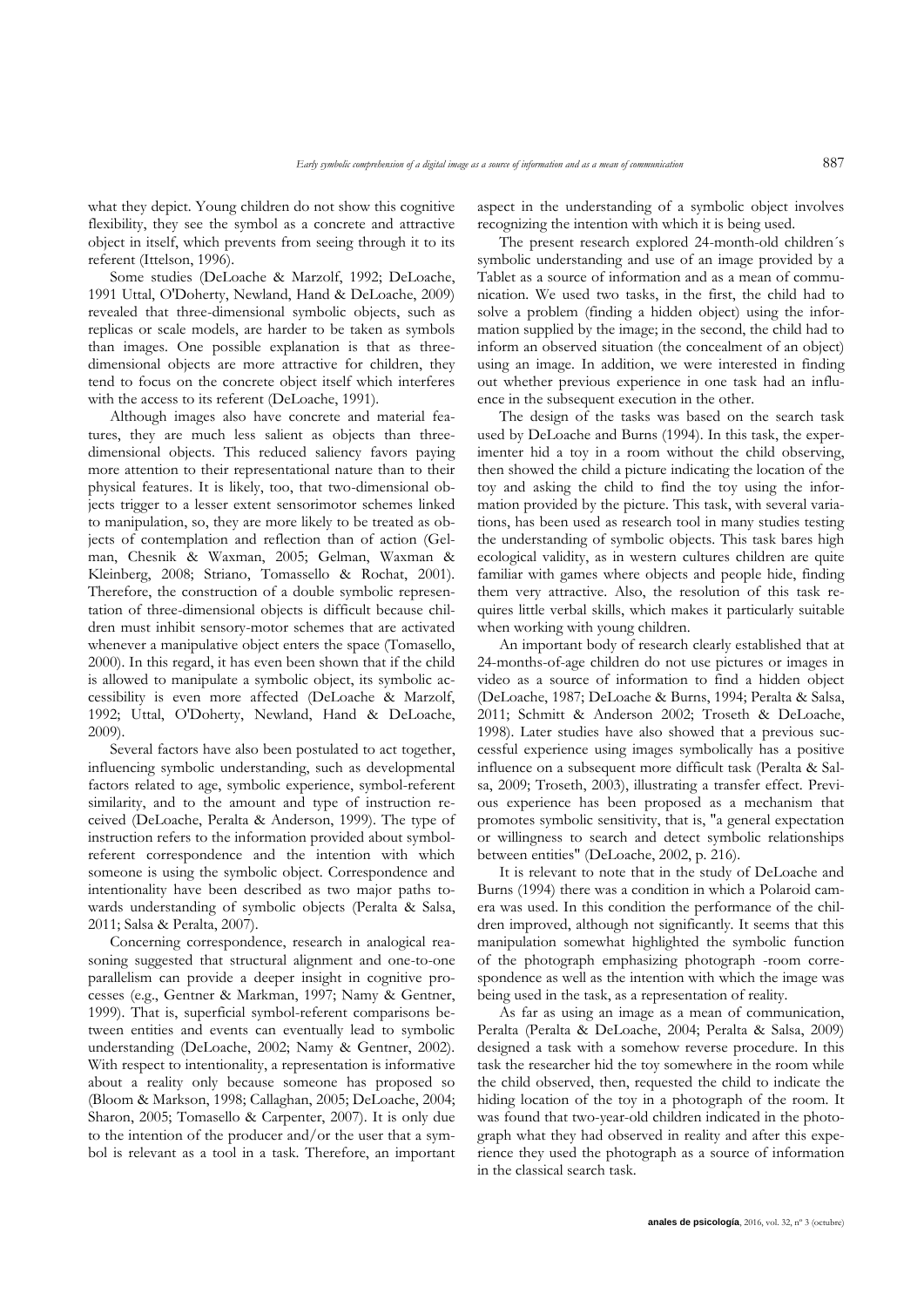In the present research we used a Tablet, due to its characteristics this device enables live recording of a situation and can "freeze reality" capturing an image that remains on the screen. One might think that the production of the image by this device significantly improves the advantages that the Polaroid camera offered in comparison with a traditional photograph.

Using a Tablet, the image, the device that produces it, the producer and the production process occur simultaneously. These considerations led us to postulate that this device could not only accentuate the reality-image correspondence, but also highlight the intention of representation on the part of the user, the experimenter.

The main purpose of this research was to explore 24 month-old children's symbolic understanding and use of images of a Tablet, as means of communication and as sources of information. Due to the characteristics of the Tablet and the mode of production of its images, we postulate that this device facilitates the symbolic understanding and use of images by this age children.

# **Method**

### **Participants**

Twenty four 24-month-old children participated (*M* = 24.58; *SD* = 0.97), 12 girls and 12 boys. Children were contacted through the kindergartens they attended. In all cases informed consent from parents and institutions was required. The socioeconomic level of the participants can be considered as medium. All parents had completed high school; most of them had tertiary or university studies and worked in their professions or in commerce. A few mothers were housewives.

## **Materials**

A portable room (1m high x 80cm depth x 1m width) furnished as a bedroom served as a hiding room. It contained a bed, a box, an armchair, a bed side table and some cushions. The object to be hidden was a little doll named Lily. We used a Tablet (10.1") configured to produce a light flash and a sound when capturing an image (Figure 1).

## **Procedure**

For this study we adapted two tasks previously used. On one hand, the classical search task by DeLoache (DeLoache, 1987; DeLoache & Burns, 1994). This task consisted in a simple game; the experimenter hid a toy in a room (e.g. under the bed), showed to the child in the image where she hid it and then the child had to find the object in the room based on the information provided by the image: *Search task*. On the other hand, we adapted the task designed by Peralta (Peralta & DeLoache, 2004; Peralta & Salsa, 2009) where the child had to point/show/indicate in a picture the location where she or he had seen an object being hidden by the experimenter: *Indicate task*. The tasks consisted of four subtests, in each the toy was hidden in four of five different possible locations (bed, cushions, box, armchair and bedside table). The children were randomly assigned to two groups according to the order of presentation of the tasks. Half of the children solved first *Indicate* and then *Search* (Group 1: 23-26 months;  $M = 24.58$  months,  $SD = 0.90$ , 4 girls and 8 boys) and the other half the other way round, *Search-Indicate* (Group 2: 23-26 months, *M* = 24.58 months, *SD* = 1.08; 8 girls and 4 boys). The order of presentation of the four hiding locations was counterbalanced, the fifth possible location served to prevent from choosing by discard.



**Figure 1.** Photograph of the hiding room and the Tablet.

The procedure consisted of two phases:

- 1. *Orientation and demonstration*. The purpose of this phase was to familiarize the child with the materials and the type of activities that were going to be carried out in the test. The experimenter showed the child the toy to be hidden (Lily), then she named the different hiding locations of the room (bed, box, bedside table, cushions and armchair) placing the doll in each one. Then she showed the Tablet to the child inviting him or her to take two pictures of different objects and one of the entire room. It was essential for the child to observe the Tablet. Then, in order to explicitly mark the correspondences, the experimenter placed the Tablet with the image on the screen by the piece of furniture saying, "Look at this photo of Lily´s armchair and this is Lily´s armchair". Finally, to explain the intention with which the images were going to be used, she proceeded to put the doll in a certain place (e.g., on the bed.), took a picture with the Tablet and said, "This picture shows you where Lily is; remember that the photo will tell you where Lily is!".
- 2. *Test*. Once the orientation was completed the test phase began, this phase consisted of two tasks.
	- 2.1 *Indicate*. The experimenter hid Lily somewhere in the room with the child looking at the hiding event. Then, she took a picture of the entire room and invited the child to stand aside, where he or she could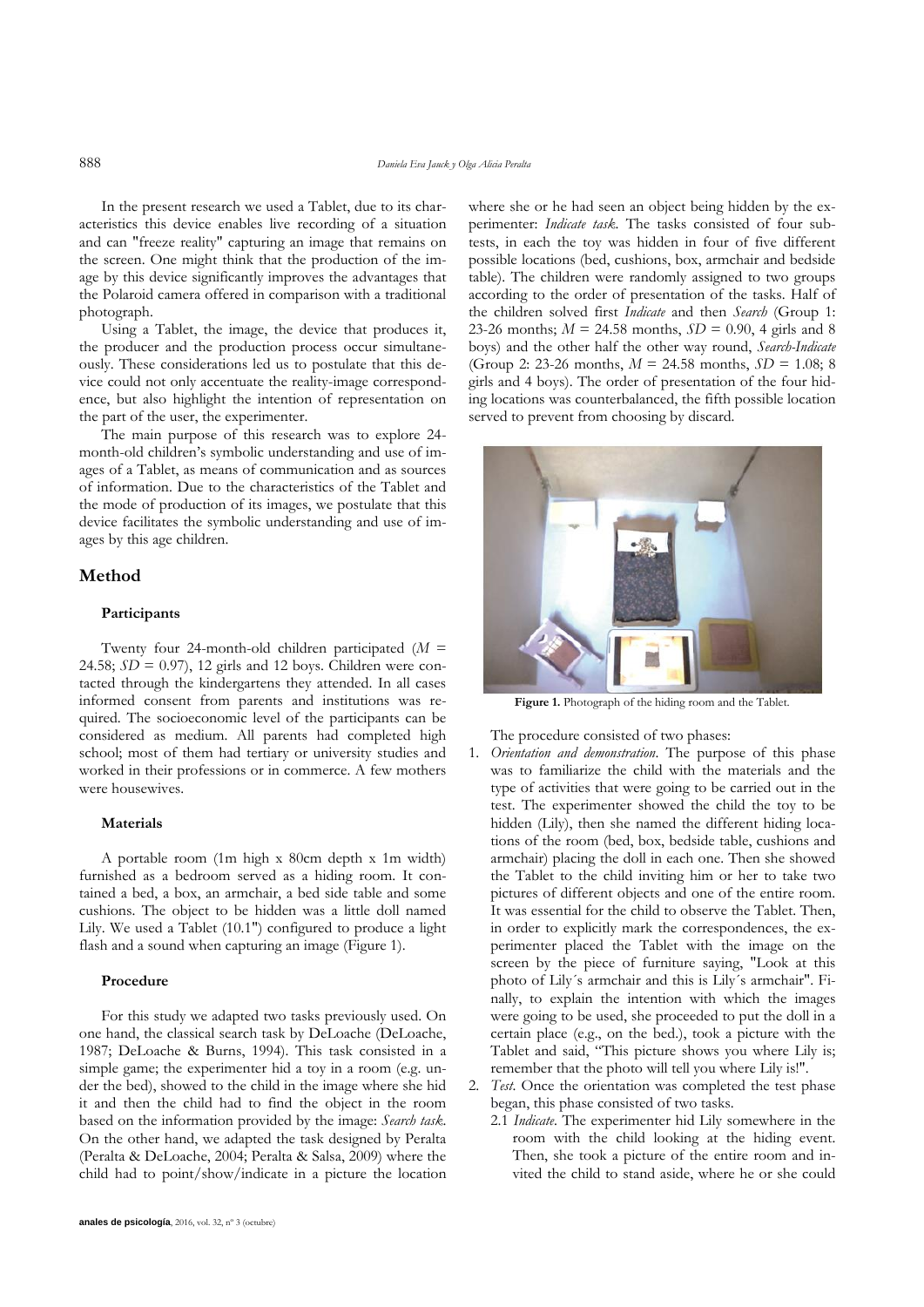not observe simultaneously the room and the image of the Tablet. Afterwards she asked, "Can you show me in the picture where Lily is hiding?" Immediately after indicating the location in the picture, the child had to find the toy in the room. This last step controlled memory because the child may have failed to indicate in the image simply due to not remembering where the toy had been hidden.

2.2 *Search*. The experimenter told the child, "Now I'll hide Lily somewhere in her house but you do not have to look, then I'll show you in the photo where she is and you´ll look for her". Once Lily was hidden, the experimenter and the child took a picture of the entire room with the Tablet. The experimenter indicated in the image of the Tablet the hiding place without naming it, and said: "Lily is hidden here (e.g. pointing to the bed), shall we look for her in her house?".

## **Strategy of analysis**

The dependent variable on which the analyses were carried out was the number of correct responses in the four subtests of the two tasks. It was only considered the first choice. Each child could have a score from 0 to 4 in each of task, and from 0 to 8 considering both tasks. Analyses were performed on the number of correct responses; percentages are also reported for clarity purposes.

Children´s perseverative responses were coded as it has been repeatedly reported that the most common error in this type of tasks is to select the previous hiding place (O'Sullivan, Mitchell & Daehler, 2001; Schmidt, Crawley-Davis & Anderson, 2007; DeLoache & Sharon, 2003; Suddendorf, 2003). It was also taken into account the correct searches in the memory test of the task *Indicate*.

Analyses of the individual performance based on the criterion of successful participant were also performed. We considered the child as successful if he/she had correctly answered at least 3 of the 4 subtest of each task.

Due to the size of the sample and since no normality was assumed, we opted for a non-parametric analysis using the *Mann-Whitney U* test for independent samples (between groups) and *Wilcoxon Z* for related samples (within groups).

## **Results**

Children´s responses within and between groups were compared. Figure 2 shows the percentage of children´s correct answers in *Indicate* and *Search* by group; that is, according to the order of presentation of the tasks. Group 1: Indicate-Search, Group 2: Search-Indicate.

#### **Analyses intra group**

In Group 1 (Indicate-Search) it was found that the children´s correct responses in Indicate (27%) were significantly lower than in Search (73%) (*Z* = -2.61; *p* < .009).

In Group 2 (Search-Indicate), significant differences between children´s correct responses in both tasks were found, Search (57%) versus Indicate (43%) (*Z* = -1.99; *p* < .04).



### **Analyses between groups**

As far as the first task presented in each group (Indicate G1 vs. Search G2), we found that the correct responses in Search (G2, 57%) were significantly higher than in Indicate (G1, 27%) ( $U = 25.00; p < .006$ ). This results show that without prior experience in, children show a better execution in Search than in Indicate.

With respect to Indicate G2 (43%) versus Indicate G1 (27%), correct answers were higher in Group 2 (*U* = 40.00;  $p \leq 0.05$ , which shows that when children have a brief experience in the search task, their performance in indicating the hiding location in the image significantly improves.

Concerning Search G1 (73%) vs. Search G2 (57%), no significant differences were found. When children began Indicating their subsequent execution in Searching was similar to as when they started Searching. Although previous experience in Indicating improves children´s performance in Searching, the improvement is not significant, probably due to the fact that from the very beginning children showed a high performance on this task.

Finally, no significant differences were found between the total correct answers of both groups considering the two tasks together (G, 45% vs. G2, 55%; *U* = 243; *ns*).

The overall results show that children were more successful Searching than Indicating.

We also analyzed the *individual performance* according to the criterion stipulated for successful participant (3 out of 4 correct subtests in each task). In Group 1, Indicate-Search, from a total 12 children, only one met the criteria for suc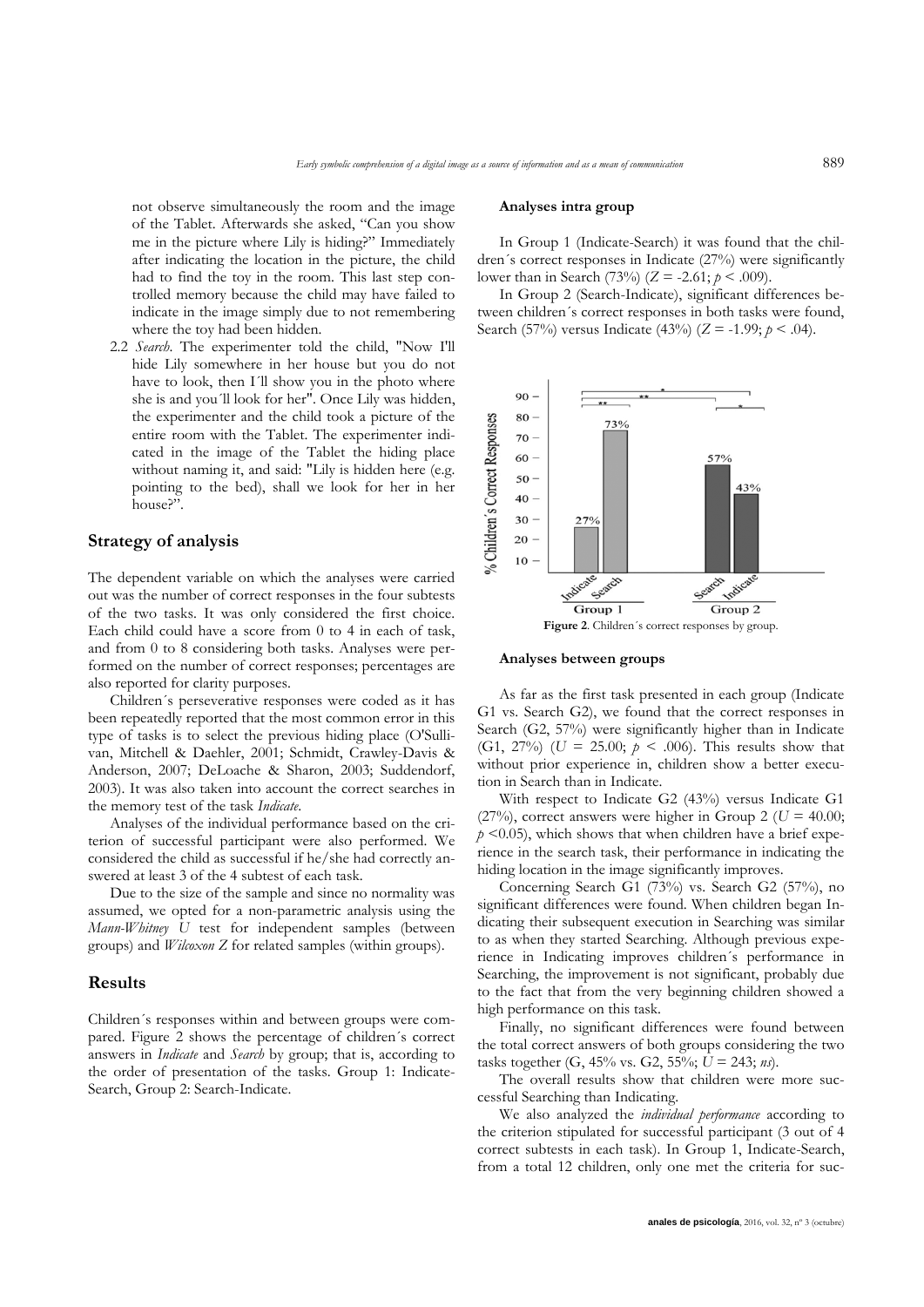cessful participant in Indicate while in Search eight did. In group 2, Search-Indicate, seven children out of 12 were classified as successful individuals in Search and five in Indicate. Overall, children were more successful Searching than Indicating. Note that a larger number of children met the criterion for successful subject in Indicating when they had a previous experience in Searching (five) than when they did not have that experience (one).

As for the *memory test*, it was found that despite not having had a high performance at the time of Indicating the hiding location in the picture, the vast majority of children (93%) searched correctly for the toy in the room. The poor performance in the Indicating task, therefore, was not due to memory problems, that is, having forgotten where they had observed the experimenter hid the toy, but to a failure in the symbolic connection reality-image.

Concerning *perseverative responses*, it was observed that, contrary to reports in most studies using search tasks, the children showed very few responses either Indicating or Searching in the immediate previous location. Three perseverative responses in G1 and two in G2 were recorded. However, these responses were coded as correct because children immediately self-corrected, without any intervention on the part of the experimenter.

## **Discussion**

This research explored the symbolic understanding and use of images of a Tablet by 24-month-old children in two tasks: as a mean of communication (Indicate) and as a source of information (Search). We found that children did use the image a as a source of information but did not use it as a mean of communication. However, after a brief experience in the search task, they managed to use the image to communicate information.

The results show that for small children the use of an image of a Tablet as a source of information not only proved to be easier, but also had facilitating effects on its use as a mean of communication.

One possible explanation of these results may be due to the properties of the device itself and the features of the tasks. While the image on a Tablet is two-dimensional, the device is three-dimensional. In the search task the experimenter pointed to the hiding location and then put aside the device, out of child´s reach and sight, inviting him/her to search in the room. In contrast, in Indicate the experimenter hid the toy with the child looking and then showed the device asking the child to point to the hiding location in the image, so, the Tablet not only remained in sight of the child but he/she could also touch it. In this task it was observed that even some children explored the edges of the Tablet or the screen. As it has been amply demonstrated, children have difficulties understanding symbolic three-dimensional objects in relation to two-dimensional ones and the difficulty increases when they are given the opportunity to explore the object (DeLoache & Marzolf, 1992; Uttal, O'Doherty, Newland, Hand & DeLoache, 2009).

The results concerning the search task, in which children were highly successful, do not agree with previous studies that, using paper or video images, reported that at this age children failed to connect the images with their referents (DeLoache, 1987, 1991; DeLoache & Burns, 1994; Peralta & Salsa, 2011; Schmitt & Anderson, 2002; Troseth, 2003; Troseth & DeLoache, 1998). The findings presented here suggest that a Tablet facilitates the symbolic understanding of images as sources of information.

The images captured by a Tablet also possibly highlight the symbol-referent relationship. When the experimenter took pictures using the Tablet, the child watched the images on the device, which probably underscored its referential function. By capturing the objects of the reality and instantly producing an image, this device may not only have helped children to establish correspondences between real objects and images, but also to capture the intention with which the experimenter was using the images. Ultimately an image is informational in a search task only because the investigator proposes so. As it has been shown, children improve their performance when capturing the purpose with which the symbolic tool being used in a task (Chen & Siegler, 2013; Maita, Mareovich & Peralta, 2014; Roseberry, Hirsh-Pasek & Golinkoff, 2013; Smerville, Hildebrand & Crane, 2008).

It is worth noting that the tasks were presented in two orders. In Group 1 the child indicated first and then searched, in Group 2 the other way around. This was done in order to see both, if children benefited from the experience in the previous task (DeLoache, Simcock & Marzolf, 2004; Marzolf & DeLoache, 1994; Peralta & Salsa, 2003), or if they failed due because the old information interfered with the new one (Ganea & Harris, 2013). The most important result found in this regard was that when the child started Searching, the execution in Indicate improved. The effect of specific symbolic experience has been demonstrated in transfer studies in which children solve tasks of greater symbolic difficulty after having solved a less difficult task. While the children in the present study at first found not easy to use images to communicate a real observed situation, with the prior successful experience in the search task theperformance significantly improved. These results are not consistent with a previous study (Peralta & Salsa, 2009) in which with a similar task but using printed pictures on paper children found easier to use the images as a mean of communication than as a source of information.

The discrepancy in these results may be due, in part, to the medium used. Printed pictures are very common in children´s lives, being a common practice in early picturebook reading interactions the use of books, photo albums, etc. In these interactions adults use images to communicate information about objects, people or events (e.g. Fletcher & Reese, 2005; Ninio & Bruner, 1978; Peralta, 1995). Thus, the familiarity of children with the communicative function of images on paper possibly facilitates their symbolic use. The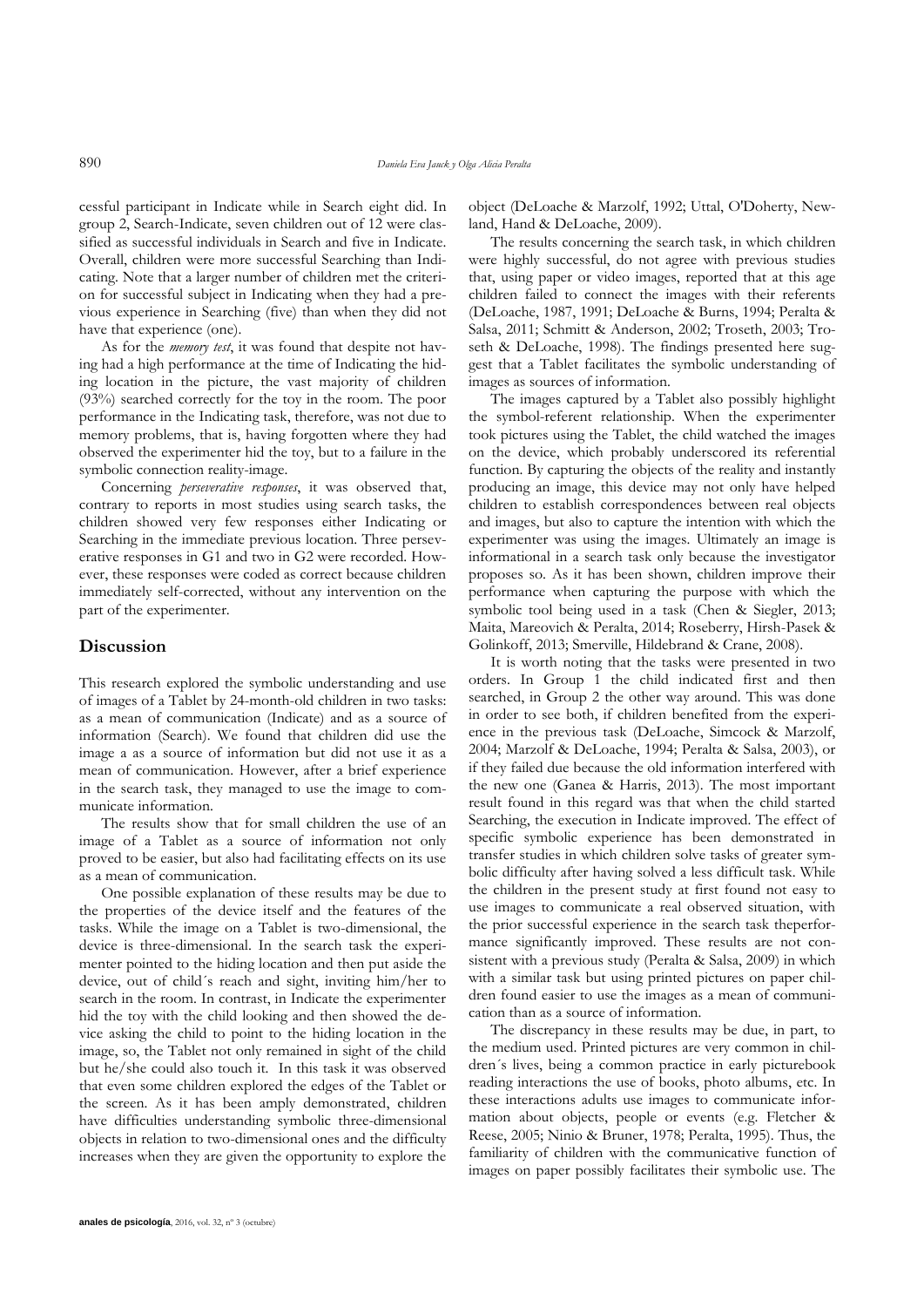images provided by Tablets have only recently begun to be part of children´s lives and they are not being used so much to communicate information, as photographs or drawings. As it has been amply shown, the specific characteristics of different symbolic objects have a differential effect on symbolic understanding. In this sense, the images captured on the screen of a Tablet proved to be difficult to understand and use as a mean of communication by young children. Nevertheless, a previous successful experience of children in the search task facilitated a subsequent performance in using the image of a Tablet to communicate information. In future studies it could be interesting to make a direct comparison of the understanding and use of images on paper (photographs, illustrations) versus on Tablets as both, means of communication and sources of information. It is important to note that children made very few perseverative errors. This error has been commonly reported in various studies that have used search tasks with young children (e.g. O'Sullivan, Mitchell & Daehler, 2001; Peralta & Salsa, 2003; Sharon & DeLoache, 2003; Suddendorf, 2003). One possible explanation could be that embedding a picture on the Tablet before each new search helped children to update the information.

**References**

- American Academy of Pediatrics (2011). Council on Communications and Media. Policy statement on media education. *Pediatrics, 126,* 1–7.
- Barr, R. (2013). Memory constraints on infant learning from picture books, television, and touchscreens. *Child Development Perspectives*, *7 (4),* 205-210.
- Bloom, P. & Markson, L. (1998). Intention and analogy in children´s naming of pictorial representations. *Psychological Science, 9,* 200-204.
- Callaghan, T. C. (2005). Developing an intention to communicate through drawing. *Enfance*, *1*, 45-56.
- Chen, Z., & Siegler, R. (2013). Young children´s analogical problem solving: Gaining insights from video displays. *Journal of Experimental Child Psychology, 116*, 904-913.
- Deloache, J. S (1987). Rapid change in the symbolic functioning of very young children. *Science, 238(4833),* 1556-1557.
- Deloache, J. S (1991). Symbolic functioning in young children: Understanding pictures and models, *Child development, 62,* 736-752.
- DeLoache, J. S. (2002). Early development of the understanding and use of symbolic objects. En U. Goswami (Ed.), *Blackwell Handbook of Childhood Cognitive Development* (pp. 206-226). Malden, MA: Blackwell.
- DeLoache, J. S. (2004). Becoming symbol-minded. *Trends in Cognitive Sciences*, *8*, 66-70.
- DeLoache, J. S. & Burns, N. (1994). Early understanding of the representational function of pictures. *Cognition*, *52*, 83- 110.
- DeLoache, J.S. & Marzolf, D. P. (1992). When a picture is not worth a thousand words: Young children´s understanding of pictures and models. *Cognitive Development, 7,* 317-329.
- DeLoache, J. S., Peralta, O. A. & Anderson, K. (1999). Multiple factors in early symbol use: instructions, similarity, and age in understanding a symbol-referent relation. *Cognitive Development, 14*, 299-312.
- DeLoache, J. S., Simcock, G. & Marzolf, D. P. (2004). Transfer by very young children in the symbolic retrieval task. *Child Development, 75*, 1708-1718.
- Dirks, J. & Gibson, E.J. (1977). Infants' percerception of similarity between live people and their photographs. *Child Development, 48,* 124-130.
- Fletcher, K. & Reese, E., Picture book reading with young children: A conceptual framework, *Developmental Review*, *25*, 64-103, 2005.
- Ganea, P.A., & Harris, P.L. (2013). Early limits on the verbal updating of an object's location. *Journal of Experimental Child Psychology* 114, 89–101.

Given some of the potential benefits that the images of a Tablet may offer for their use as sources of information by very young children, future studies could be aimed at investigating whether children can learn specific contents through images provided by this device. Also, it would be interesting to study the effects of using a Tablet for learning, not when the adult manipulates the device but allowing the child to do so in order to "discover" and take advantage of the interactive properties of touch screens.

An observation that emerges from this research is that not all images are equal as symbolic means and that, both, their characteristics and modes of production can be important at the time of understanding and using them in a symbolic way.

**Acknowledgements.** This research is part of the doctoral thesis of the first author under the direction of the second. It was funded by a grant from CONICET PIP 0876 awarded to Olga A. Peralta and by a doctoral fellowship from the same agency awarded to Daniela E. Jauck.

The authors wish to thank the children and the institutions that participated.

- Gelman, S.A., Chesnick, R. & Waxman, S.R. (2005). [Mother-child conversa](http://groups.psych.northwestern.edu/waxman/documents/GelmanChesnickWaxman2005ChildDev.pdf)[tions about pictures and objects: Referring to categories and individuals.](http://groups.psych.northwestern.edu/waxman/documents/GelmanChesnickWaxman2005ChildDev.pdf)  *Child Development*, *76(6),* 1129-1143.
- Gelman, S., Waxman, S. & Kleinberg, F. (2008). [The role of representational](http://groups.psych.northwestern.edu/waxman/documents/GelmanWaxmanKleinberg2008CogDev.pdf)  [status and item complexity in parent-child conversations about pictures](http://groups.psych.northwestern.edu/waxman/documents/GelmanWaxmanKleinberg2008CogDev.pdf)  and [objects.](http://groups.psych.northwestern.edu/waxman/documents/GelmanWaxmanKleinberg2008CogDev.pdf) *Cognitive Development, 23*, 313-323.
- Gentner, D. & Markman, A. B. (1997). Structure mapping in analogy and similarity. *American psychologist*, *52*, 45-46.
- Gentner, D. & Namy, L. L. (1999). Comparison in the development of categories. *Cognitive Development*, 14, 487-513.
- Ittelson, W. H. (1996). Visual perception of markings. *Psychonomic Bulletin and Review, 3*, 171-187. Liszkowski, U., Carpenter, M., Striano, T., y Tomasello, M. (2006). 12- and 18-month-olds point to provide information for others. *Journal of Cognition and Development, 7*, 173–187.
- Kirkorian, H.L. & Pempek, T.A. (2013). Toddlers and touch screens: Potential for early learning? *Zero to Three, 33,* 32-37.
- Maita, R. M., Mareovich, F. Peralta, O. A. (2014). Intentional teaching facilitates young children's comprehension and use of a symbolic object. *The Journal of Genetic Psychology: Research and Theory on Human Development, 17 (5)* 401-415.
- Martí, E. (2003). *Representar el Mundo Externamente. La Construcción Infantil de los Sistemas Externos de Representación*. Madrid: A. Machado / Colección Aprendizaje.
- Marzolf, D. P., & DeLoache, J. D. (1994). Transfer in young children´s understanding of spatial representations. *Child Development*, *64*, 1-15.
- Namy, L. L. & Gentner, D. (2002). Making a sill purse out of two sow´s ears: young children´s use of comparison in category learning. *Journal of Experimental Psychology, 131*, 5-15.
- Ninio, A. y Bruner, J. (1978). The achievement and antecedents of labeling. *Journal of Child Language, 5*, 1-15.
- O'Sullivan, L., Mitchell, L. L. & Daehler, M. W. (2001). Representation and perseveration: Influences on young children's representational insight. *Journal of Cognition and Development, 2,* 339-368*.*
- Peralta, O. A. (1995). Developmental changes and socioeconomic differences in mother-infant picturebook reading. *European Journal of Psychology of Education, 10*, 261-272.